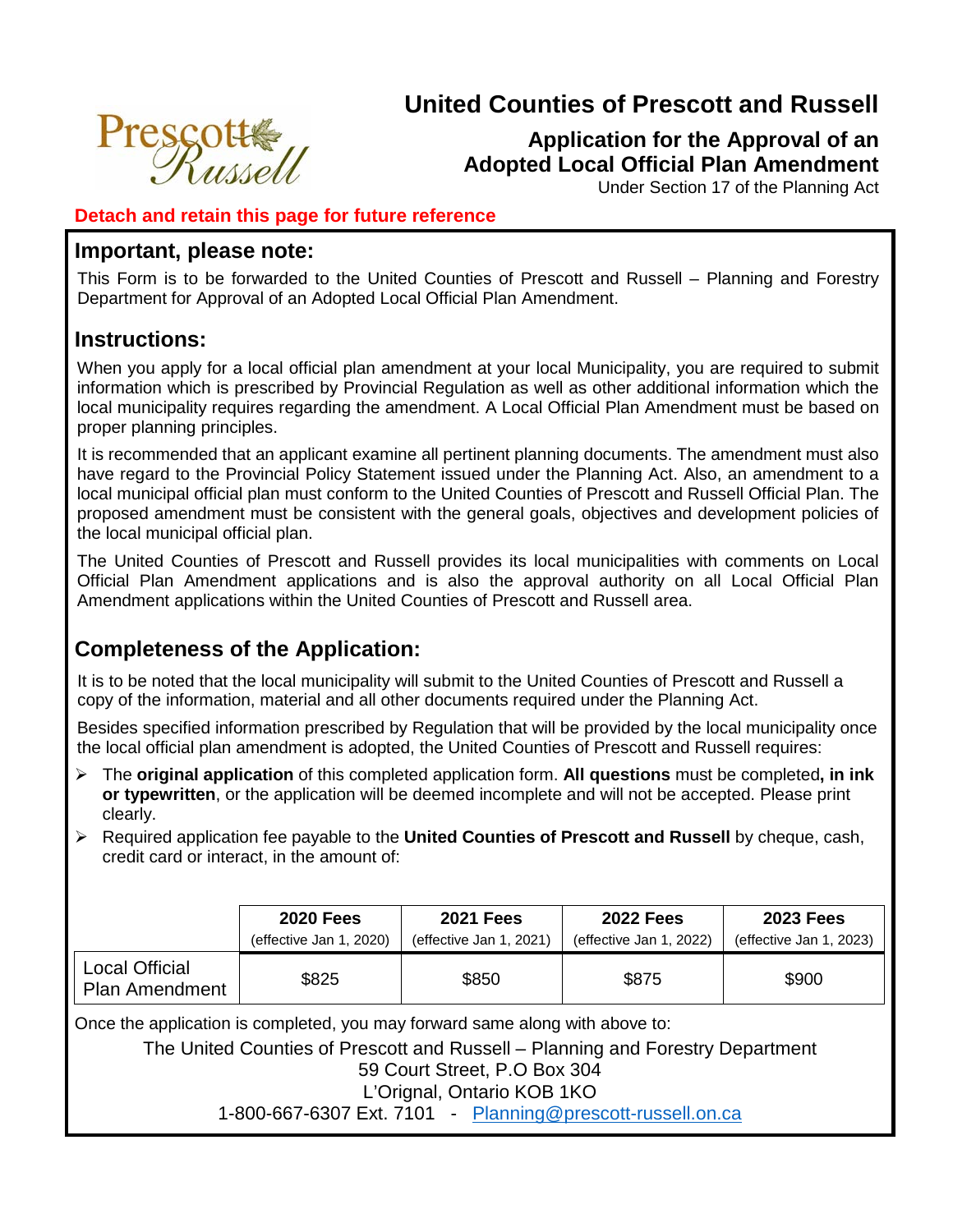

# **APPLICATION FOR APPROVAL OF AN APPROVED LOCAL OFFICIAL PLAN AMENDMENT**

Planning Act, R.S.O. 1990 c. P.13, s 17; O. Reg. 543/06

| <b>APPLICATION INFORMATION</b><br>Name of Registered Owner(s):                                                         |                                                                                                                       |  |  |  |
|------------------------------------------------------------------------------------------------------------------------|-----------------------------------------------------------------------------------------------------------------------|--|--|--|
|                                                                                                                        |                                                                                                                       |  |  |  |
| <u> 1989 - Johann Stoff, deutscher Stoffen und der Stoffen und der Stoffen und der Stoffen und der Stoffen und der</u> | Postal code: <u>__________________________</u>                                                                        |  |  |  |
| Telephone No.: <u>_________________________</u>                                                                        |                                                                                                                       |  |  |  |
| *Email:                                                                                                                | <u> 2000 - Andrea Andrea Andrea Andrea Andrea Andrea Andrea Andrea Andrea Andrea Andrea Andrea Andrea Andrea Andr</u> |  |  |  |
| Name of owner's authorized agent (if any):                                                                             | <u> 1989 - Johann Stoff, amerikansk politiker (d. 1989)</u>                                                           |  |  |  |
|                                                                                                                        |                                                                                                                       |  |  |  |
|                                                                                                                        | Postal code: <u>___________________________</u>                                                                       |  |  |  |
| Telephone No.: <u>_________________________</u>                                                                        | Business: <u>____________________________</u>                                                                         |  |  |  |
| *Email:                                                                                                                | <u> 1989 - Johann Stoff, amerikansk politiker (d. 1989)</u>                                                           |  |  |  |
| <b>AMENDMENT REQUEST</b>                                                                                               |                                                                                                                       |  |  |  |
| Date of request to the municipality to initiate<br>proposed local official plan amendment:                             |                                                                                                                       |  |  |  |
| Name of the Official Plan to be amended:                                                                               | <u> 1980 - Johann Stoff, deutscher Stoff, der Stoff, der Stoff, der Stoff, der Stoff, der Stoff, der Stoff, der S</u> |  |  |  |
| Local Municipality File Number:                                                                                        |                                                                                                                       |  |  |  |
| For United Counties of Prescott and Russell Planning Staff Use                                                         |                                                                                                                       |  |  |  |

Application deemed complete by Planning Staff on:

# **APPLICATION FOR LOPA – FILE NUMBER:**

**LEGAL DESCRIPTION** of subject land (municipality, lot numbers, concession(s), reference plan and part numbers, street name and number)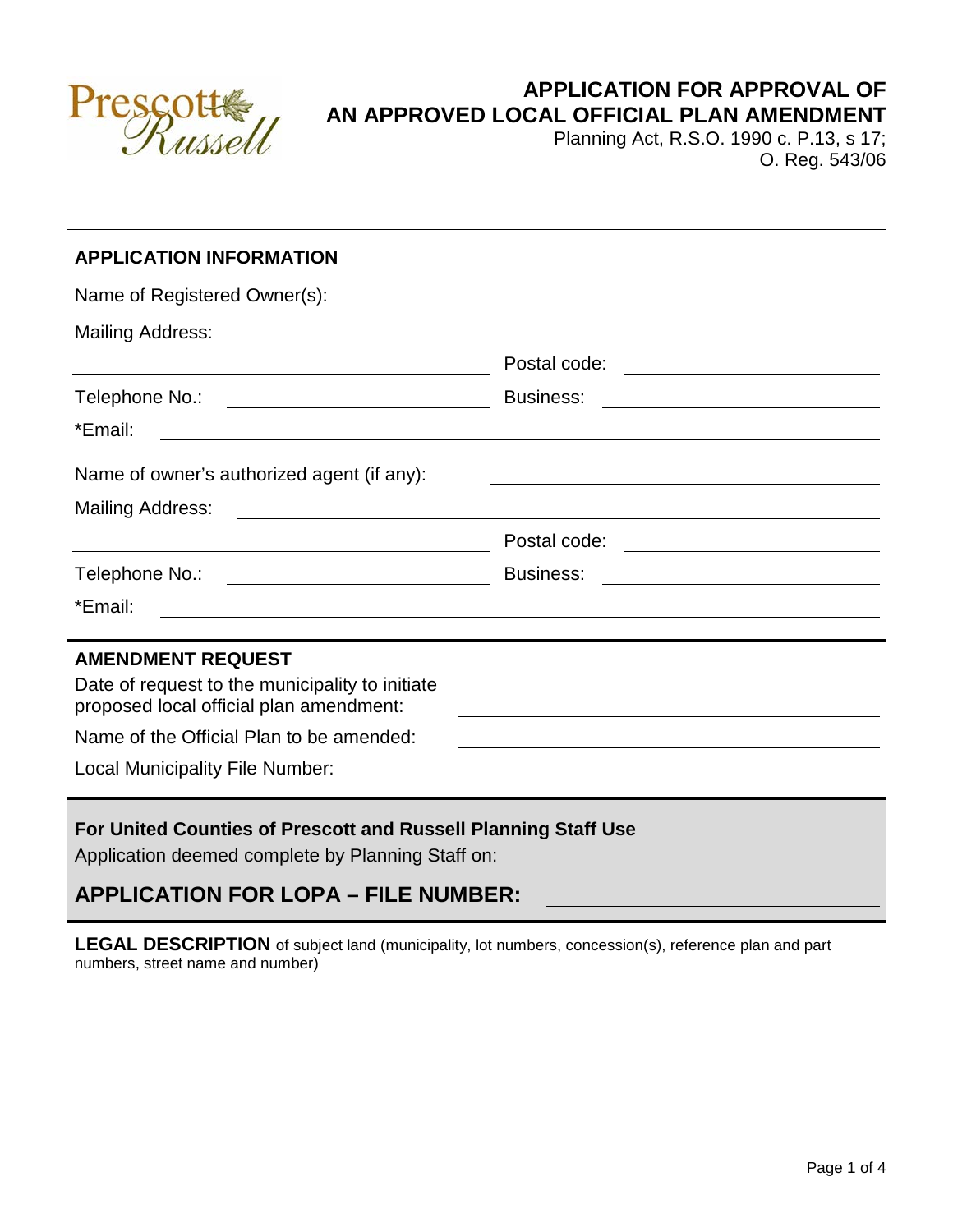### **AREA OF LAND**

State the approximate area of the land covered by the proposed amendment, if applicable:

**CURRENT DESIGNATION** – State current designation of the subject land on the Land Use Schedule of the Local Official Plan (if applicable):

State the current land uses authorized by the Official Plan designation:

### **EFFECT OF PROPOSED AMENDMENT ON DESIGNATION**

The proposed amendment:

Changes a policy of the local official plan

Replaces a policy of the local official plan

Deletes a policy of the local official plan

 Replaces a designation of the Land Use Schedule of the local official plan

Name of designation proposed:

**PURPOSE** – if the proposed amendment changes, replaces, deletes or adds a policy, state the purpose of the proposed official plan amendment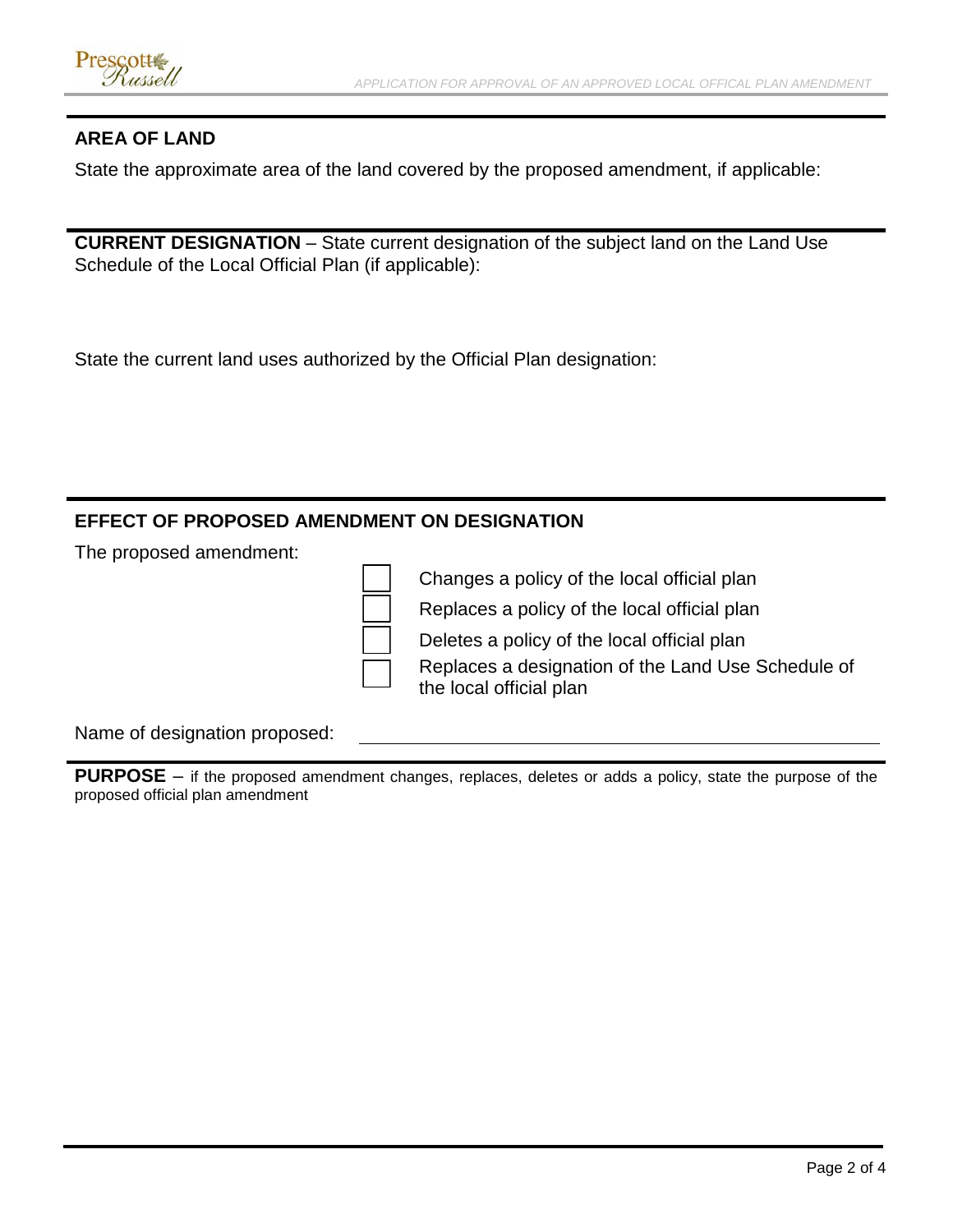

**TEXT – PROPOSED AMENDMENT** – State the text of the proposed amendment if a policy in the Local Official Plan is being changed, replaced or deleted, or if a policy is being added to the Local Official Plan.

(add additional sheet if further space required)

Where the proposed amendment changes a schedule in the Local Official Plan, attach the proposed changes to the schedule and the text that accompanies the schedule.

**POLICY – ADDITION – If applicable** the proposed amendment adds the following policy to the Official Plan:

**LAND USE** – State the land uses that would be authorized by the proposed amendment: